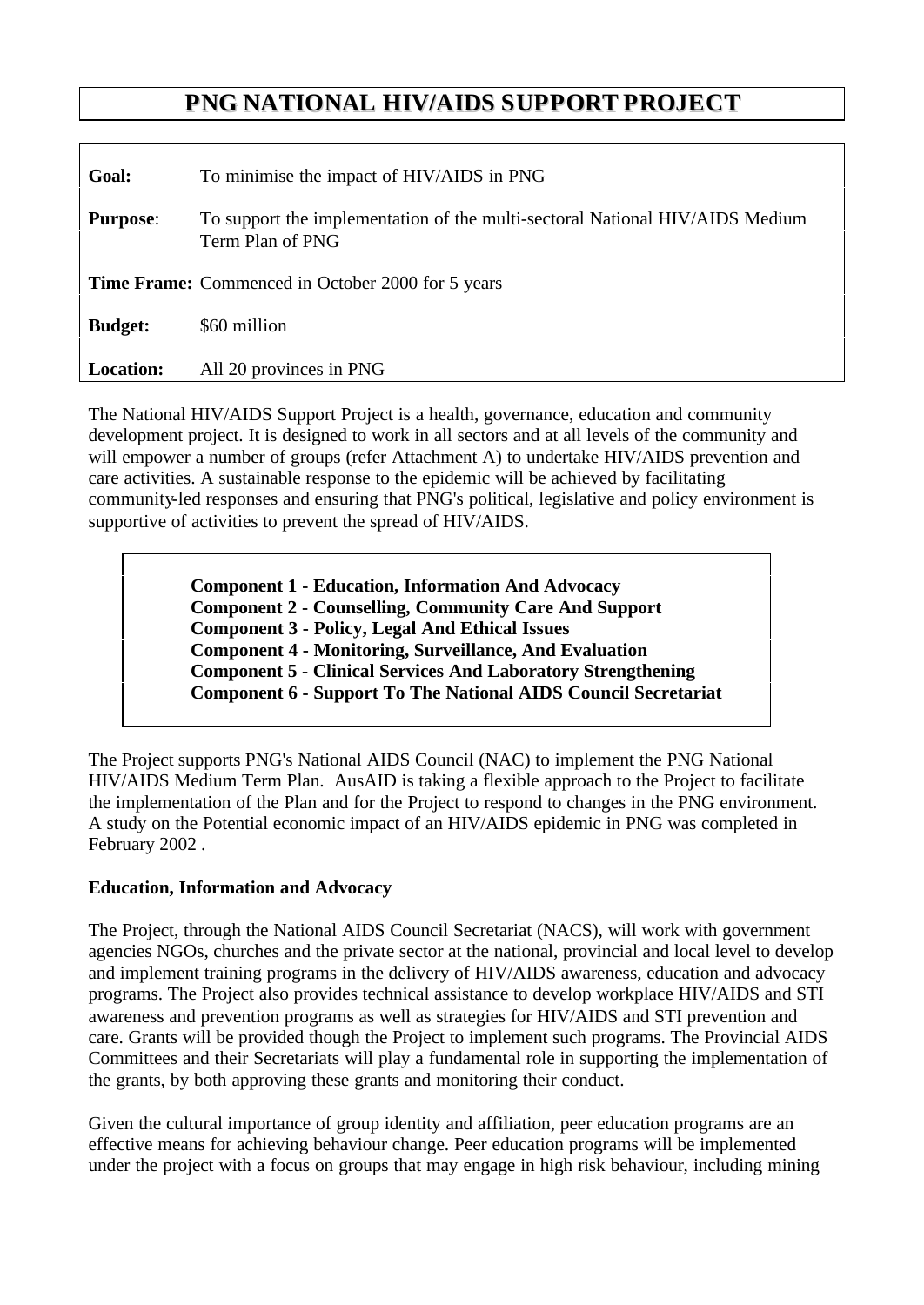and forestry workers, police, defence personnel, students at tertiary institutions, inmates of correctional services, parolees and commercial sex workers.

A condom social marketing campaign is being undertaken and condom distribution networks strengthened to ensure people are able to act on safe sex awareness and education programs.

# **Counselling Community Care and Support**

As the level of awareness of HIV/AIDS increases, there will be an increased demand for voluntary HIV testing and counselling services. Pre and post test counselling will be important for addressing issues associated with living with HIV/AIDS as well as providing a confidential information source on HIV/AIDS and safe sex. The Project, through the NACS is establishing a national network of counselling, community care and support. Counsellors will play an essential role in contact tracing and partner notification and in helping to establish and reinforce community care and support networks. Home-based care programs will also be established, allowing recognition of the role and responsibility of traditional kinship systems as well as reducing the demand for hospital admission.

# **Policy, legal and ethical environment**

The Project has supported an overall review of legislation to provide a supportive legal framework for prevention programs as well as enabling non-discriminatory environments to be created for People Living With HIV/AIDS (PLWHAs) or people who have been affected by HIV/AIDS. Legislative review areas still to be addressed include:

- Public Health Act:
- Uniform legislation in the context of the New Organic Law;
- Child Welfare Act to make provisions for the protection and care of orphans;
- Juvenile Sentencing Guidelines
- HIV testing of prisoners
- Decriminalisation of commercial sex work;
- Anti-discrimination legislation;
- Workplace legislation; and
- Censorship laws to enable sexual health promotion.

The Project will also support government departments to adapt the PNG National HIV/AIDS Medium Term Plan into strategies specific to their departmental needs and to develop sexual health policies. These policies and strategies will then be adapted for use at the provincial and local level. The Project will also work with the Department of Personnel Management to develop a Public Service workplace policy that can be adapted for application by the private sector.

Policy and program development is being strengthened by facilitating the involvement of PLWHA groups in local and national decision-making structures. Strategies will also be based on information gathered through improved public health surveillance of HIV/AIDS and Sexually Transmitted Disease (STI) prevalence as well as related behaviour patterns.

## **Monitoring, Surveillance and Evaluation**

Surveillance and monitoring of HIV/AIDS prevalence provides essential data to understand the trends of infection. This is a crucial basis for developing national program and policy responses to enable targeted interventions and the effective delivery of treatment and care. STI surveillance is also a critical component of improving understanding of the likely spread of HIV/AIDS.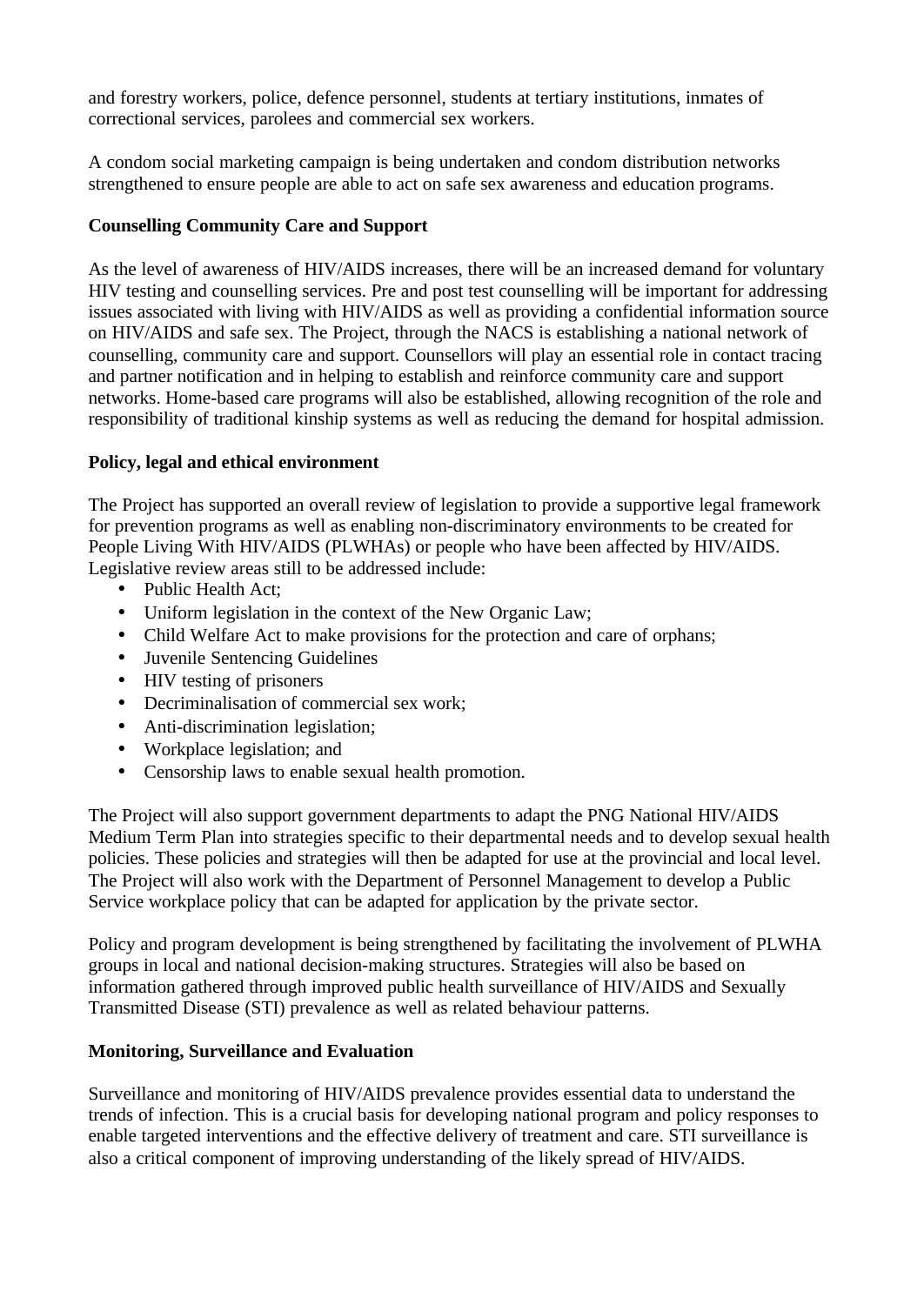The Project works with the National Department of Health and the PNG National Reference Laboratory to improve data collection systems for the reporting of HIV/AIDS and STDs, establish HIV/AIDS and STI surveillance sites and improve feedback mechanisms for HIV/AIDS and STI surveillance data.

## **Clinical Services and Laboratory Strengthening**

One of the main interventions for decreasing transmission of HIV is the prevention and early management of other STIs. The project works with the National Department of Health and the Central Public Health Laboratory to improve management and administration of STI and HIV/AIDS health service policies at the national and provincial level; upgrade physical facilities for STD services and laboratories in the provinces and districts; provide training for health staff to improve the quality of STD and HIV services and clinical care; and ensure health services receive regular supplies of drugs and condoms. A major upgrade of clinical facilities across the country will commence in 2002. The Project also focuses on PNG's international border areas with West Papua, Solomon Islands and Australia as these are potential areas for increased transmission of STIs and HIV.

## **Management support to the National AIDS Council Secretariat**

The Project supports the National AIDS Council to strengthen its capacity to coordinate the multisectoral response to HIV/AIDS in PNG. Activities include establishing a nation-wide HIV response structure and strengthening coordination amongst community groups, NGOs and government.

#### **Research on HIV/AIDS and STIs**

Each component of the Project is supported by practical and action-oriented research in each of the areas outlined above. This research informs program responses to the epidemic. The Project will continue to emphasise the transfer of skills in research methods to people in PNG's research institutes, government departments and NGOs.

#### **Supported by AusAID's Development Assistance Program to PNG**

The Project is supported by broader activities undertaken through the Australia - PNG Development Cooperation Program. In particular, initiatives to alleviate socio-economic disparities, a focus on gender, domestic violence and improved education, literacy and law and order assists in addressing the conditions that contribute to the spread of HIV/AIDS.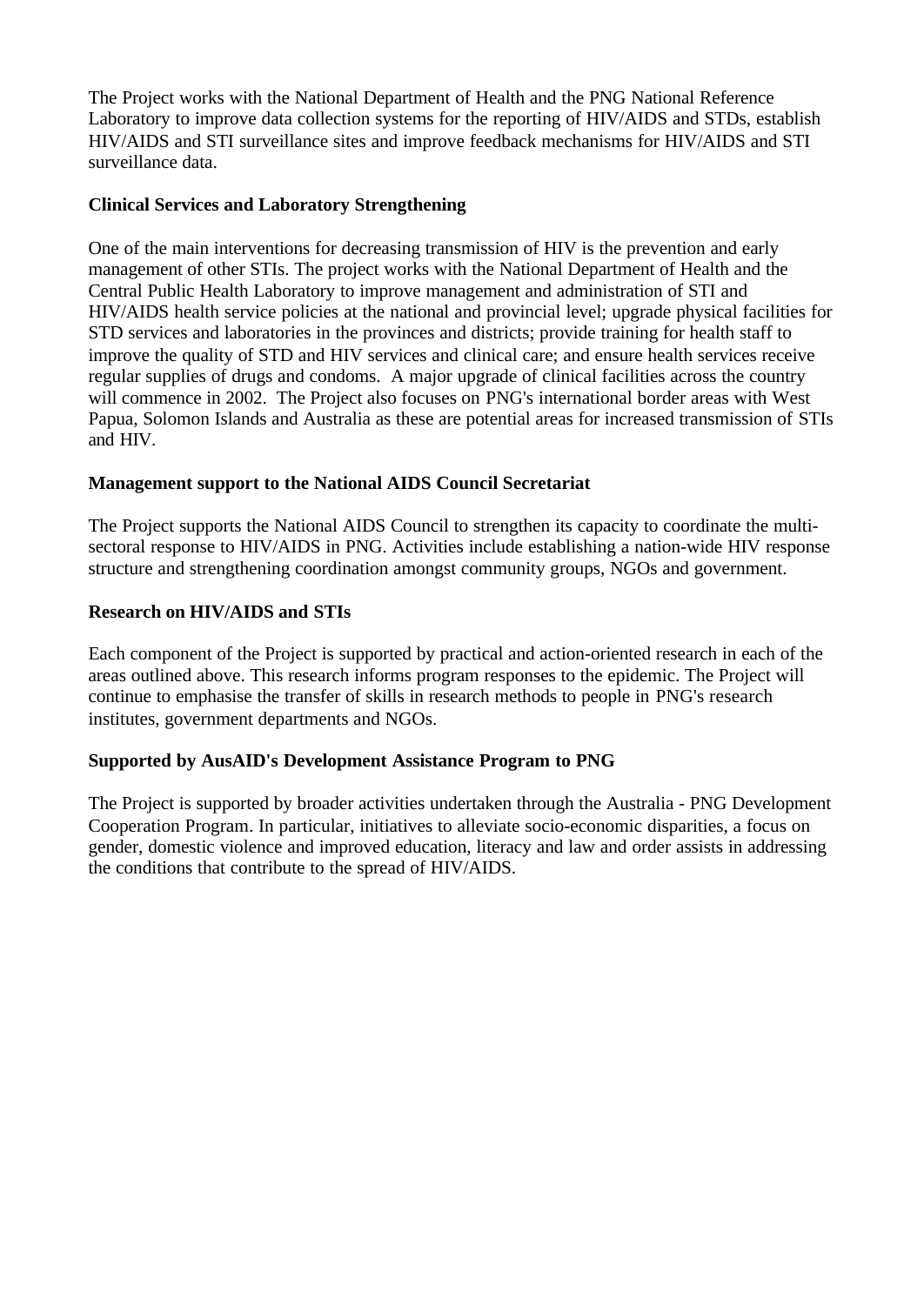| <b>National</b>   | National AIDS Council (NAC) - a statutory authority comprising representation from each government department, the National<br>Council of Women, the Council of Churches, the Chamber of Commerce and the non-government sector.                                                                                                                                                                                                                                                        |
|-------------------|-----------------------------------------------------------------------------------------------------------------------------------------------------------------------------------------------------------------------------------------------------------------------------------------------------------------------------------------------------------------------------------------------------------------------------------------------------------------------------------------|
|                   | The NAC Secretariat (NACS) - supports the NAC by coordinating the national HIV/AIDS response, developing national<br>$\bullet$<br>policies, implementing national programs, developing guidelines and administering funding for HIV/AIDS activities.                                                                                                                                                                                                                                    |
|                   | National Centre for Sexual Health at Port Moresby General Hospital - will be established under the project to provide a<br>$\bullet$<br>specialised training, research and reference centre for STD and HIV clinical management.                                                                                                                                                                                                                                                        |
|                   | National Reference Laboratory - the central reference laboratory for monitoring HIV/AIDS surveillance.<br>$\bullet$                                                                                                                                                                                                                                                                                                                                                                     |
|                   | Central Public Health Laboratory - the central referral laboratory for HIV/AIDS and STD testing and diagnosis and<br>$\bullet$<br>implementing other Public Health legislation.                                                                                                                                                                                                                                                                                                         |
|                   | The Media - a tool for changing public opinion through raising awareness and generating debate on issues such as legalising<br>$\bullet$<br>prostitution, attitudes to women and sexual violence and acceptance of people living with HIV/AIDS (PLWHA).                                                                                                                                                                                                                                 |
| <b>Provincial</b> | Provincial AIDS Committees - subcommittees of the NACS and endorsed by Provincial Executive Council. Plan and coordinate<br>$\bullet$<br>provincial program implementation, monitoring and evaluation. Include representatives from government departments, churches,<br>non-government organisations (NGOs) and the private sector. Committees may also undertake some implementation, such as<br>World AIDS Day programs.                                                             |
|                   | PACs Secretariats (PACS) - will comprise of a HIV Response Coordinator and a Counselling and Community Care Coordinator.<br>$\bullet$<br>HIV Response Coordinators will facilitate and coordinate activities at the provincial and district level on behalf of the PACs.<br>Counselling Coordinators will serve as the focal point for the provincial counselling network, will support service providers at the<br>district level and assist referrals between community and hospital. |
|                   | <b>STI clinical and laboratory services</b> - to provide care for PLWHAs as well as a point for people to go to for testing.<br>$\bullet$                                                                                                                                                                                                                                                                                                                                               |